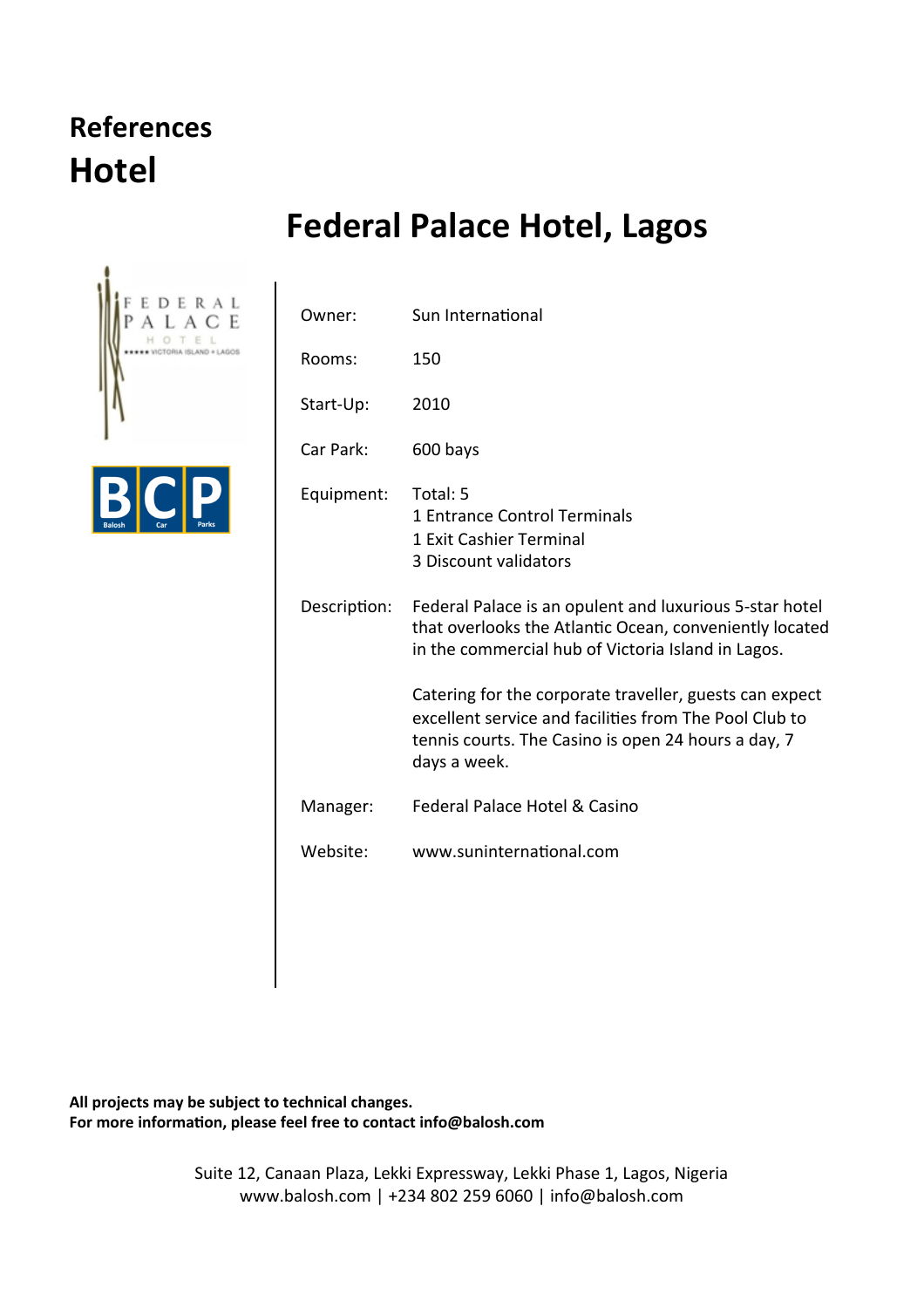





| <b>AOS Mall, Lagos</b> |  |
|------------------------|--|
|------------------------|--|

| Operator:                           | <b>Balosh Car Parks</b>                                                                                                                                                                                                                                                                                                                                                                                    |
|-------------------------------------|------------------------------------------------------------------------------------------------------------------------------------------------------------------------------------------------------------------------------------------------------------------------------------------------------------------------------------------------------------------------------------------------------------|
| Retails Space: 12,000m <sup>2</sup> |                                                                                                                                                                                                                                                                                                                                                                                                            |
| Start-Up:                           | 2010                                                                                                                                                                                                                                                                                                                                                                                                       |
| Car Park:                           | Multi-level, 350 bays                                                                                                                                                                                                                                                                                                                                                                                      |
| Equipment:                          | Total: 2<br>1 Manual Entry Ticketer<br>1 Exit Control Terminal<br>1 Cashier Payment Point                                                                                                                                                                                                                                                                                                                  |
| Description:                        | AOS Mall (Shoprite Surulere) is a comprehensive mall<br>offering first class shopping experience in Lagos. With<br>over 160 shops, it is currently the largest shopping<br>mall in Lagos. A huge focal point displaying the very<br>best of merchandise Lagos has to offer, from groceries<br>to high-end fashion boutiques and a large food court<br>offering a variety of continental and African foods. |
|                                     | At AOS Mall, all your needs are met under one roof:<br>AOS Mall is simply, the right place to shop.                                                                                                                                                                                                                                                                                                        |
| Owner:                              | Top Services Limited/Lagos State                                                                                                                                                                                                                                                                                                                                                                           |
| Website:                            | www.aosmallng.com                                                                                                                                                                                                                                                                                                                                                                                          |

All projects may be subject to technical changes. For more information, please feel free to contact info@balosh.com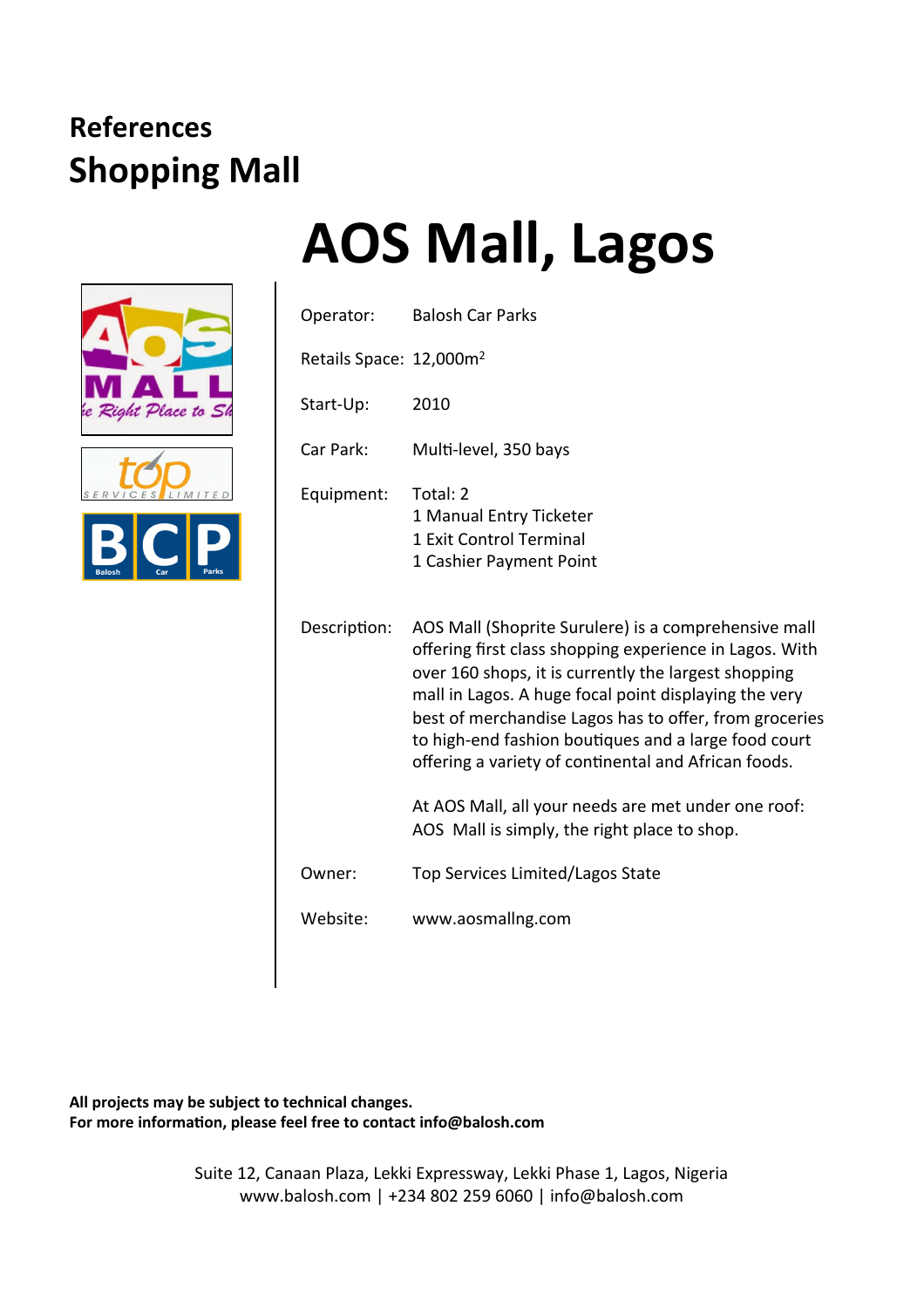

## **Leisure Mall, Lagos**

| Operator:                          | <b>Balosh Car Parks</b>                                                                                                                                                                                                          |
|------------------------------------|----------------------------------------------------------------------------------------------------------------------------------------------------------------------------------------------------------------------------------|
| Retails Space: 3,500m <sup>2</sup> |                                                                                                                                                                                                                                  |
| Start-Up:                          | 2012                                                                                                                                                                                                                             |
| Car Park:                          | 2 car parks, 120 bays                                                                                                                                                                                                            |
| Equipment:                         | Total: 3<br>1 Entrance Control Terminal<br>1 Pay on Exit Terminal<br>1 Multi-functional handheld device                                                                                                                          |
| Description:                       | The Leisure Mall is a place of family entertainment and<br>satisfaction located in Surulere. Relatively a young<br>mall, its fast becoming the best family entertainment<br>center in Lagos.                                     |
|                                    | The Leisure Mall was purposely built as a place the<br>whole family can come to have fun and relax which is<br>eminent in the tenant mix of the mall. It has the AOS<br>Mall beside it with a link Bridge connecting both malls. |
| Owner:                             | Integrated Leisure Property Company/Lagos State                                                                                                                                                                                  |
| Website:                           | www.leisuremallng.com                                                                                                                                                                                                            |
|                                    |                                                                                                                                                                                                                                  |

All projects may be subject to technical changes. For more information, please feel free to contact info@balosh.com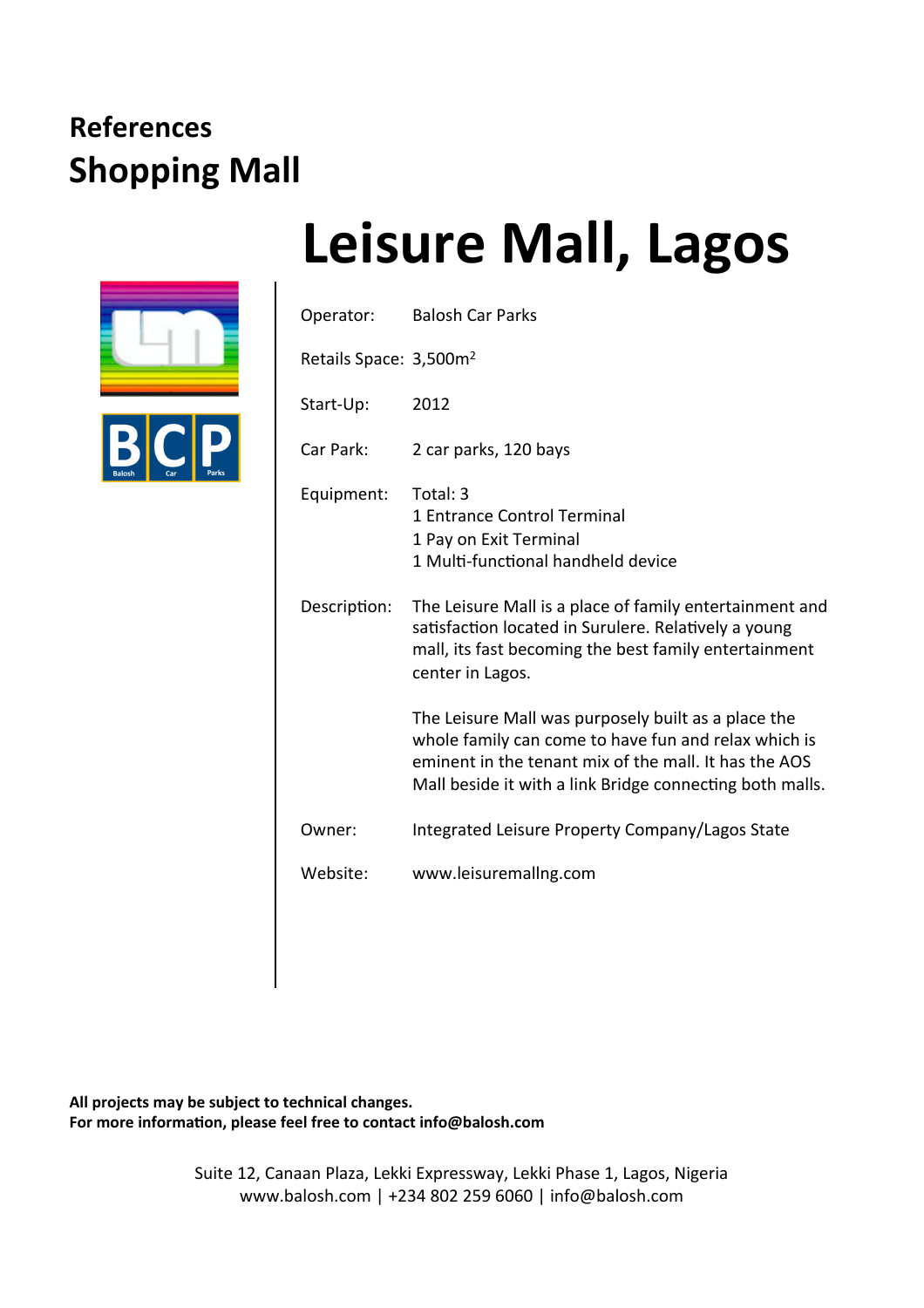



# **Heritage Mall, Ibadan**

|                                    | Operator: Balosh Car Parks                                                                                                                                     |
|------------------------------------|----------------------------------------------------------------------------------------------------------------------------------------------------------------|
| Retails Space: 6,820m <sup>2</sup> |                                                                                                                                                                |
| Start-Up:                          | 2013                                                                                                                                                           |
| Car Park:                          | Basement parking, 120 bays                                                                                                                                     |
| Equipment:                         | Total: 2<br>1 Entry Control Terminal<br>1 Exit Control Terminal<br>1 Cashier Payment Point                                                                     |
| Description:                       | The Heritage Mall is an ultra-modern shopping mall<br>situated in the central business district of Ibadan<br>modeled to meet international standard.           |
|                                    | Heritage mall consists of a total lettable space of<br>6820sqm. Some of its anchors include; Film House<br>Cinemas, Cash & Carry, Heritage Bank and Mr. Price. |
| Owner:                             | <b>Odua Investment Company</b>                                                                                                                                 |
| Website:                           | www.oduainvestment.com.ng                                                                                                                                      |
|                                    |                                                                                                                                                                |

All projects may be subject to technical changes. For more information, please feel free to contact info@balosh.com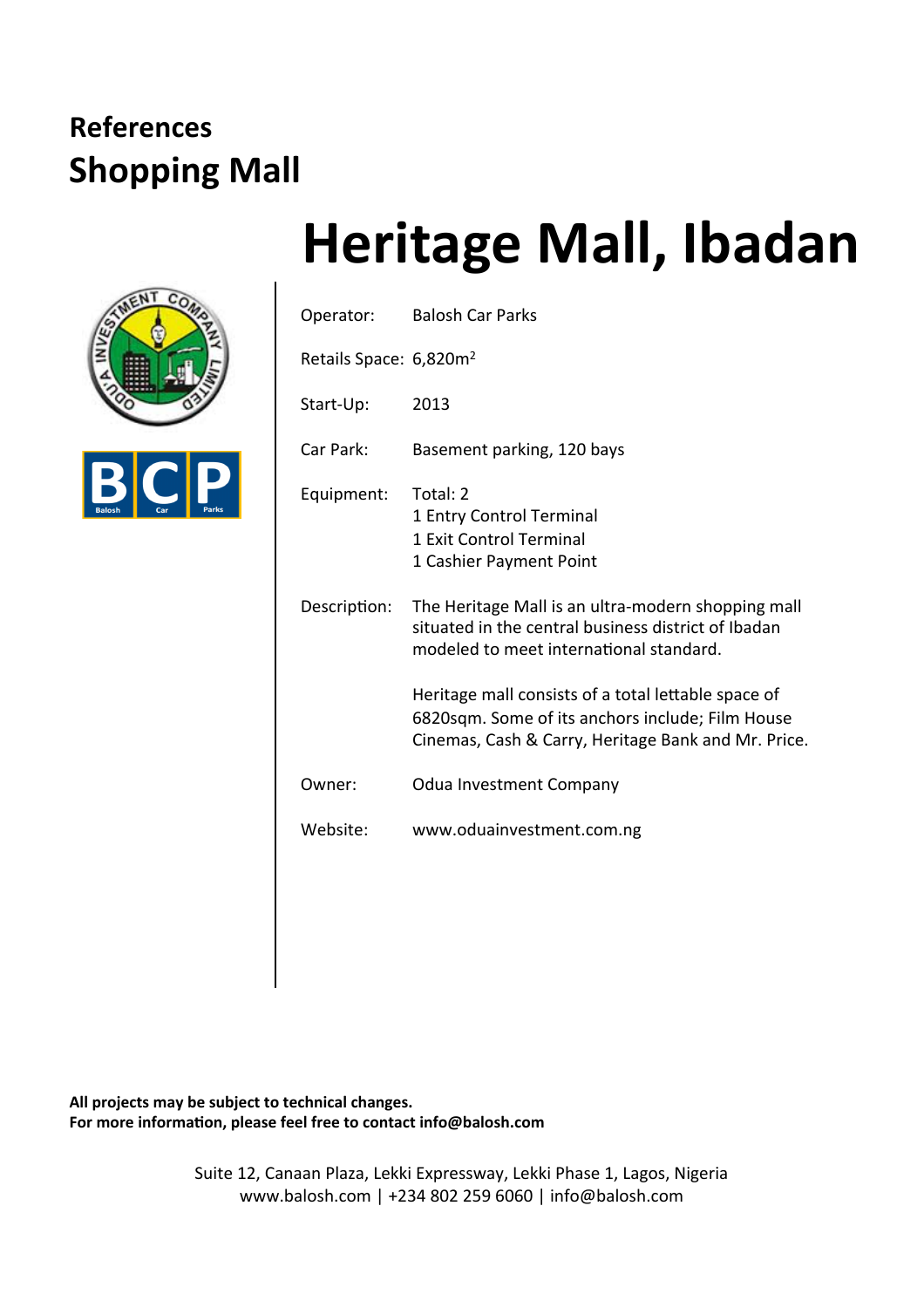





| Operator:                           | <b>Balosh Car Parks</b>                                                                                                                                                                             |
|-------------------------------------|-----------------------------------------------------------------------------------------------------------------------------------------------------------------------------------------------------|
| Retails Space: 14,000m <sup>2</sup> |                                                                                                                                                                                                     |
| Start-Up:                           | 2013                                                                                                                                                                                                |
| Car Park:                           | 450 spaces                                                                                                                                                                                          |
| Equipment:                          | Total: 2<br>3 Entry Terminals<br>2 Pay-on-Exit Points                                                                                                                                               |
| Description:                        | Cocoa Mall, Ibadan's largest retail mall development -<br>stands on 12,000 square meters land mass in the heart<br>of Dugbe, the city's central business district beside the<br>iconic Cocoa House. |
|                                     | Aside from Shoprite and Mr. Price, other brands like<br>MedPlus, Samsung, Lifemate Furniture, Heritage Bank<br>have opened shop.                                                                    |
| Owner:                              | Top Services Limited/Odua Investment Company                                                                                                                                                        |
| Website:                            | www.oduainvestment.com.ng                                                                                                                                                                           |

All projects may be subject to technical changes. For more information, please feel free to contact info@balosh.com

> Suite 12, Canaan Plaza, Lekki Expressway, Lekki Phase 1, Lagos, Nigeria www.balosh.com | +234 802 259 6060 | info@balosh.com

## **Cocoa Mall, Ibadan**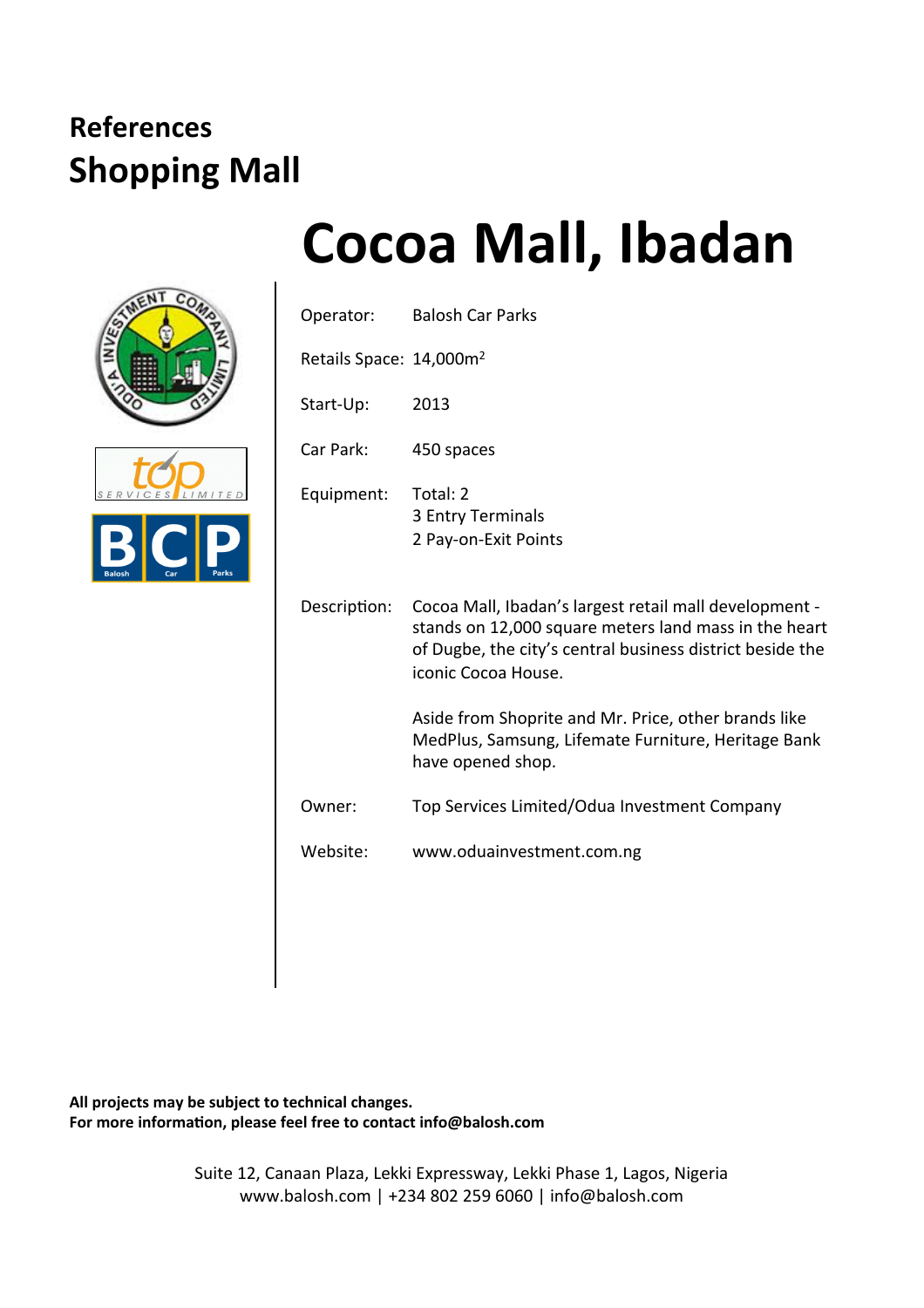#### **References Airport**

#### **Murtala Mohammed Airport, Lagos**



| Owner:               | Federal Airports Authority of Nigeria (FAAN)                                                                                                                                                     |
|----------------------|--------------------------------------------------------------------------------------------------------------------------------------------------------------------------------------------------|
| Start-Up:            | 2013                                                                                                                                                                                             |
| Car Park:            | 3 Car Parks with 900 bays                                                                                                                                                                        |
| Equipment:           | Total: 10<br>Barcode tickets, RFID cards<br>3 Entrance Control Terminals<br>3 Exit Control Terminal<br>4 Cashier Payment Points                                                                  |
| Description:         | Murtala Muhammed Airport is the nation's busiest<br>airport - with two terminals - International and Cargo<br>terminals open 24 hours daily while the domestic<br>terminal opens 16 hours daily. |
| Special<br>Features: | - Vehicle classification system<br>- Value card (prepaid)<br>- Double ticket dispenser (passenger & truck driver)                                                                                |
| Operator:            | Avitech                                                                                                                                                                                          |
| Website:             | www.avitechng.com                                                                                                                                                                                |
|                      |                                                                                                                                                                                                  |

All projects may be subject to technical changes. For more information, please feel free to contact info@balosh.com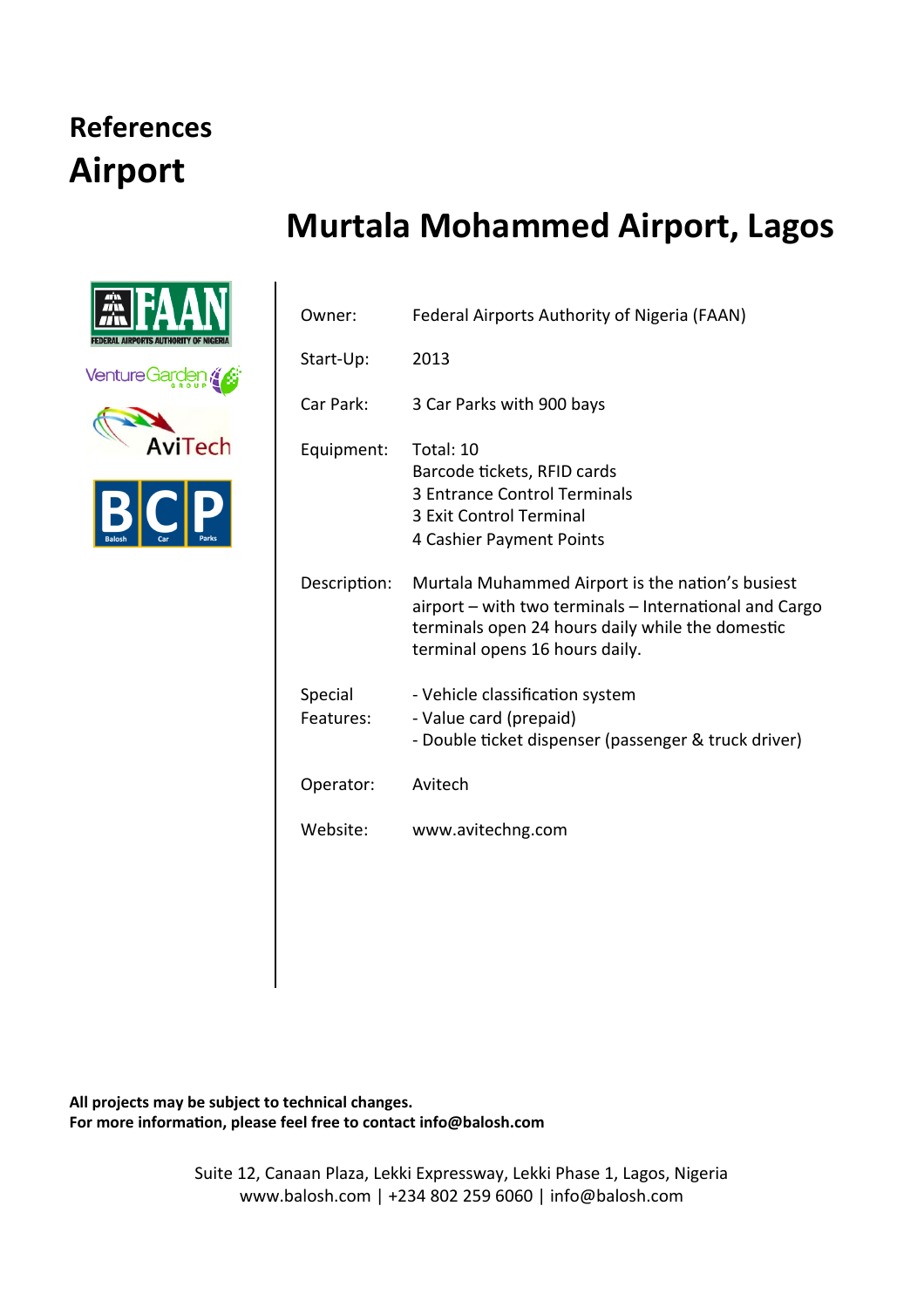#### **References Market**





|  |  | Tejuosho Ultra-modern Market, Lagos |
|--|--|-------------------------------------|
|--|--|-------------------------------------|

| Operator:                  | <b>Balosh Car Parks</b>                                                                                                                                                                                                                                                                                                                                                                                                                                                                            |
|----------------------------|----------------------------------------------------------------------------------------------------------------------------------------------------------------------------------------------------------------------------------------------------------------------------------------------------------------------------------------------------------------------------------------------------------------------------------------------------------------------------------------------------|
| Retails Space: 2,600 shops |                                                                                                                                                                                                                                                                                                                                                                                                                                                                                                    |
| Start-Up:                  | 2014                                                                                                                                                                                                                                                                                                                                                                                                                                                                                               |
| Car Park:                  | Basement parking, 540 bays                                                                                                                                                                                                                                                                                                                                                                                                                                                                         |
| Equipment:                 | Total: 9<br>3 Entrance Control Terminals<br>2 Exit Control Terminals<br>2 Cashier Payment Points<br>2 Handheld Payment Devices                                                                                                                                                                                                                                                                                                                                                                     |
| Description:               | Tejuosho Market is an ultramodern market located<br>along the Ojuelegba-Itire Road in Yaba. The market<br>contains about 2,383 lock-up shops in a sprawling<br>four-storey building and about 1,251 K-clamps units,<br>banking spaces, 14 food court spaces, eight lifts, two<br>escalators connecting the four floors, 540 parking lots<br>and basic facilities like stable electricity and water<br>supply, equipped fire station, two rams to assist the<br>physically challenged and a crèche. |
| Financiers:                | First Bank of Nigeria                                                                                                                                                                                                                                                                                                                                                                                                                                                                              |
| Managers:                  | <b>MRI Investments Limited</b>                                                                                                                                                                                                                                                                                                                                                                                                                                                                     |
| Website:                   | www.mriinvestmentsld.com                                                                                                                                                                                                                                                                                                                                                                                                                                                                           |

All projects may be subject to technical changes. For more information, please feel free to contact info@balosh.com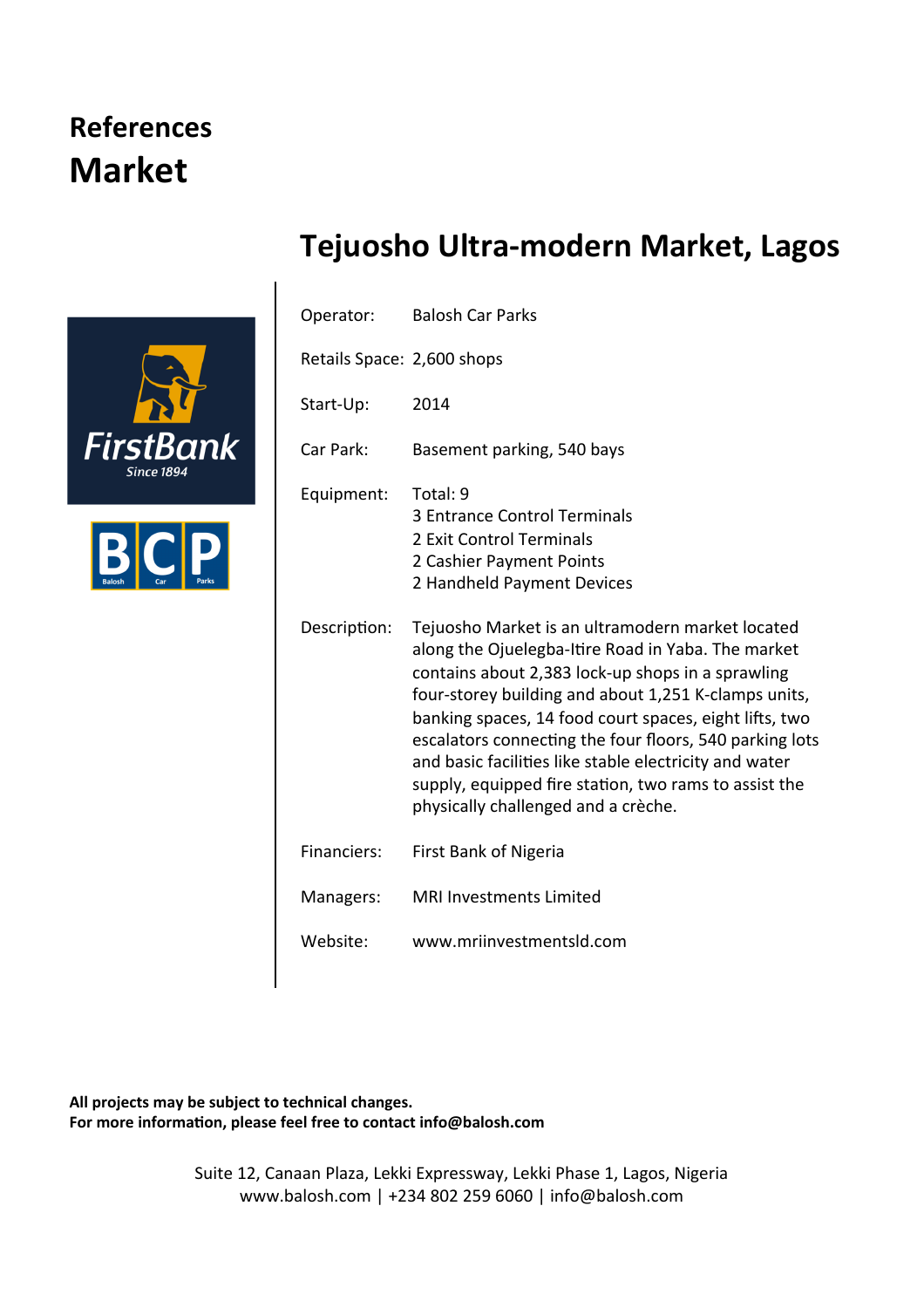#### **References Hotel**

#### **Park Inn by Radisson Blu, Abeokuta**







| Owner:       | <b>Rezidor Hotel Group</b>                                                                                                                                                                                                        |
|--------------|-----------------------------------------------------------------------------------------------------------------------------------------------------------------------------------------------------------------------------------|
| Rooms:       | 173                                                                                                                                                                                                                               |
| Start-Up:    | 2015                                                                                                                                                                                                                              |
| Car Park:    | 300 bays                                                                                                                                                                                                                          |
| Equipment:   | Total: 4<br>2 Entrance Control Terminals<br>2 Exit Control Terminals                                                                                                                                                              |
| Description: | Gateway Hotel was completely renovated into a<br>modern Park Inn property with 173 guest rooms, a<br>signature RBG Bar & Grill, meeting space including a<br>ballroom and auditorium, a swimming pool, a gym<br>and retail shops. |
|              | The hotel is managed by the Rezidor Hotel Group, one<br>of the fastest growing hotel companies worldwide.<br>Rezidor currently manages the Radisson Blu in<br>Victoria Island, Lagos.                                             |
| Manager:     | <b>Rezidor Hotel Group</b>                                                                                                                                                                                                        |
| Website:     | www.parkinn.com                                                                                                                                                                                                                   |

All projects may be subject to technical changes. For more information, please feel free to contact info@balosh.com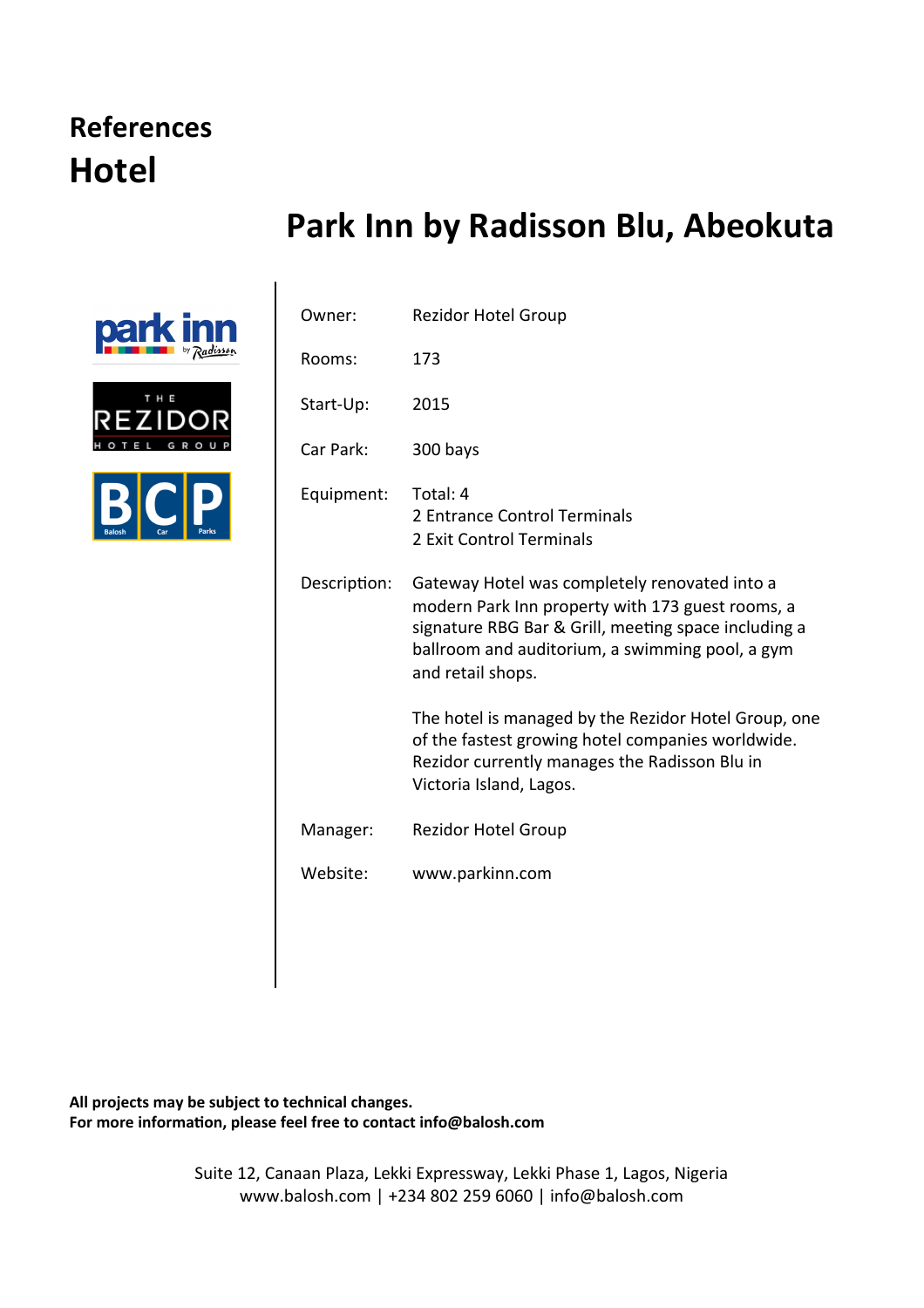

### **The Palms, Lagos**

| Operator:                           | <b>Balosh Car Parks</b>                                                                                                                                                                                                                                              |
|-------------------------------------|----------------------------------------------------------------------------------------------------------------------------------------------------------------------------------------------------------------------------------------------------------------------|
| Retails Space: 20,500m <sup>2</sup> |                                                                                                                                                                                                                                                                      |
| Start-Up:                           | 2004                                                                                                                                                                                                                                                                 |
| Car Park:                           | 700 spaces                                                                                                                                                                                                                                                           |
| Equipment:                          | Total: 14<br><b>4 Entrance Control Terminals</b><br><b>4 Exit Control Terminals</b><br>4 Cashier Payment Points<br>2 Handheld Payment Devices                                                                                                                        |
| Description:                        | The Palms, Lagos, is Nigeria's premier shopping<br>mall. Its highly attractive retail and leisure<br>environment set standards that others can still only<br>aspire to. Today it attracts more than 600,00<br>consumer visits per month.                             |
|                                     | At Palms Lekki you will find over 70 stores including<br>Shoprite; Game; The Hub; Hugo Boss, Mango, MAC,<br>Lacoste, Nike and Sony. There's plenty to do<br>besides shopping with the fabulous modern Genesis<br>Cinema and a choice of great restaurants and cafes. |
| Owner:                              | Persianas Group                                                                                                                                                                                                                                                      |
| Manager:                            | <b>Broll</b>                                                                                                                                                                                                                                                         |
| Website:                            | www.thepalmshoppingmall.com                                                                                                                                                                                                                                          |

All projects may be subject to technical changes. For more information, please feel free to contact info@balosh.com